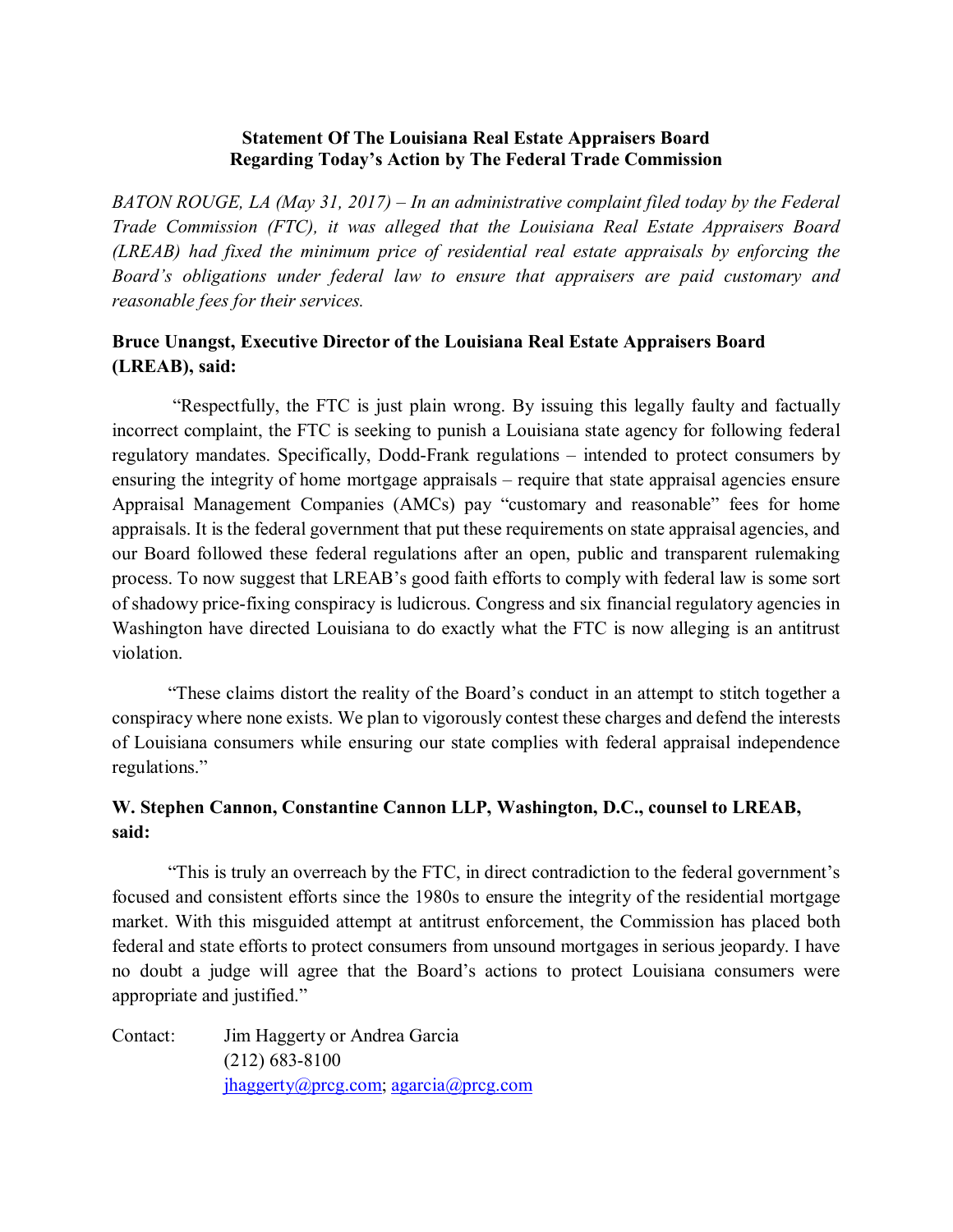### **Louisiana Real Estate Appraisers Board (LREAB)**

### **Background**

May 31, 2017 – In filing its administrative complaint against the Louisiana Real Estate Appraisers Board (LREAB), the FTC seeks to punish a Louisiana state agency for complying with the mandates established by federal financial regulatory agencies, including the Board of Governors of the Federal Reserve System, the Federal Deposit Insurance Corporation, and the Consumer Financial Protection Bureau, as well as the Federal Housing Finance Agency.

Over three decades, Congress and the federal financial regulatory agencies have sought to prevent the recurrence of mortgage-based financial crises by ensuring the integrity of the real estate appraisal process by mandating state regulation of appraisers:

- Responding to the savings and loan crisis, in 1989, Congress mandated the establishment of state appraisal licensing agencies, such as the Board, and subjected their activities to federal oversight and audits. The Board was established as Louisiana's agency to comply with the 1989 federal requirements.
- Responding to the residential mortgage crisis, the 2010 Dodd-Frank Act required lenders and their agents—Appraisal Management Companies ("AMCs")—to adhere to "appraisal independence" standards to protect consumers from manipulated mortgage appraisals or appraisers with limited knowledge or experience. These independence requirements included a Congressionally-mandated obligation to pay customary and reasonable fees to compensate appraisers for necessary skills and geographic experience, as set out in implementing Federal Reserve Board rules.
- The Dodd-Frank Act further mandated that the federal financial agencies establish minimum requirements for state appraisal agencies, such as the Board, to register AMCs and ensure AMCs' compliance with the appraisal independence standards, including paying customary and reasonable fees to appraisers. Finally, Dodd-Frank expanded the scope of federal audits of state appraisal agencies to ensure they have complaint, investigation, and enforcement programs in case of AMC rule violations.
- In response to Dodd-Frank, in 2012, the Louisiana Legislature amended the Appraisal Management Company Licensing and Regulation Act, requiring the Board to promulgate the Customary and Reasonable Rule. The Board spent an entire year working with Louisiana stakeholders – lenders, appraisers, and appraisal management companies – to promulgate a Customary and Reasonable Rule that complied with the mandated federal requirements.